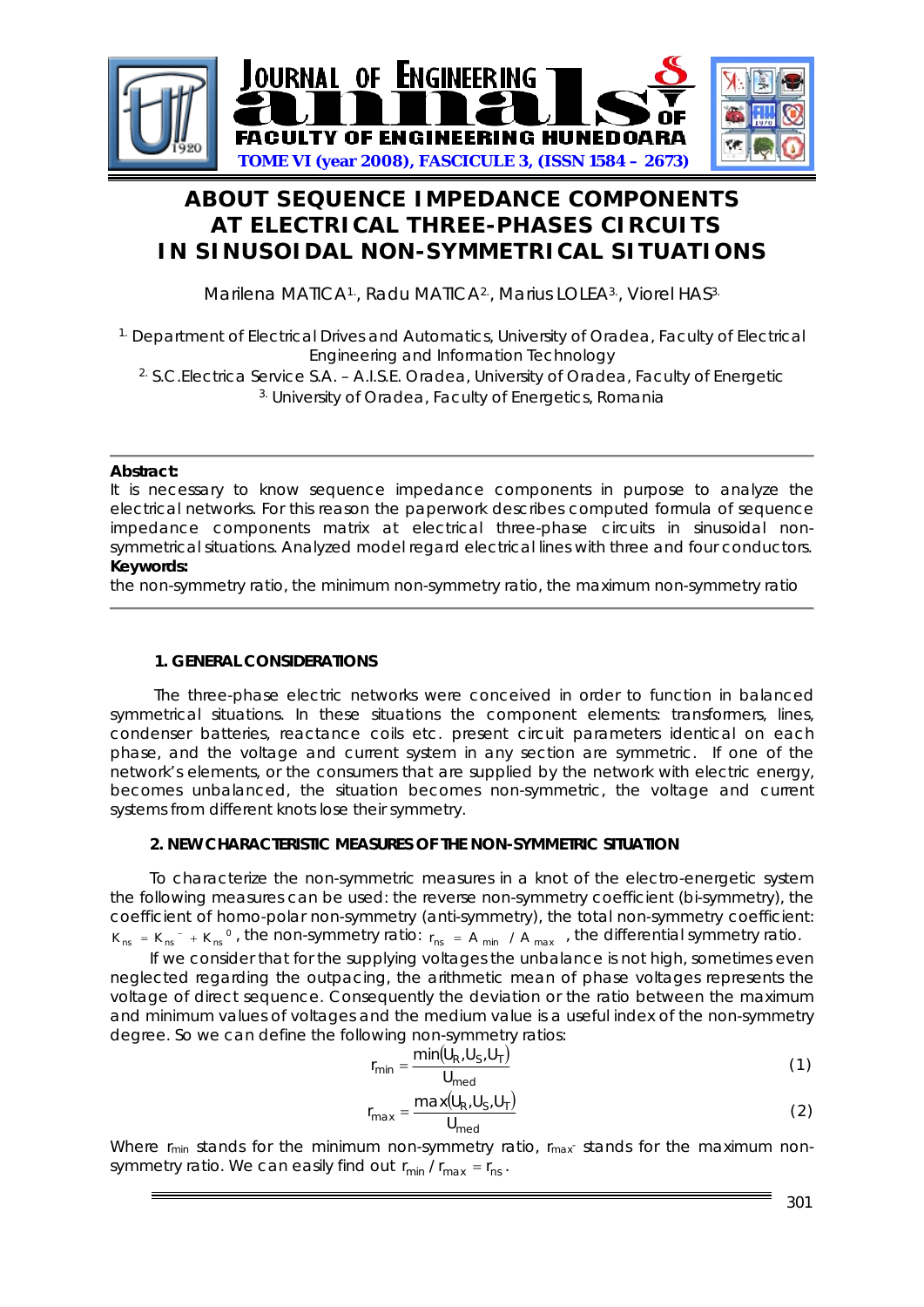



#### **3. THE METHOD OF SEQUENCE COMPONENTS. THE FORM OF THE SEQUENCE MATRIX**

The analysis of the non-symmetric situation is facilitated, as it is known, by the use of sequence components method (Fortescue components). If we apply the sequence components method, the real three-phase network is decomposed in three networks of noncoupled sequence, inductive or capacitate, among them. In the case of short circuits or interruptions, the networks must be considered linked among them, in the case of some unbalanced consumers they are not linked.

To be able to form such networks it is necessary to know the sequence parameters of each element of network or system. This is the reason why it will determine the form of the sequence impedance of an element from electrical network, expressed in symmetric components, knowing the phase impedance. The network element is considered linear and of a general form, with and without neuter conductor.

a) For the three-phase element without neuter conductor from system described in fig.1, if we refer to the longitudinal aspect we can write the following relations among the voltages and phase currents:



$$
\underline{U}_{R} = \underline{Z}_{RR} \cdot I_{R} + \underline{Z}_{RS} \cdot I_{S} + \underline{Z}_{RT} \cdot I_{T}
$$
\n
$$
\underline{U}_{S} = \underline{Z}_{SR} \cdot I_{R} + \underline{Z}_{SS} \cdot I_{S} + \underline{Z}_{ST} \cdot I_{T}
$$
\n
$$
\underline{U}_{T} = \underline{Z}_{TR} \cdot I_{R} + \underline{Z}_{TS} \cdot I_{S} + \underline{Z}_{TT} \cdot I_{T}
$$
\n(3)

 Figure 1. Element of three-phased system without neuter conductor

To make the change of measures: currents or voltages, from the system of phase measures, in the system of sequence components, it was applied the changing relations:

$$
\begin{bmatrix}\n\underline{U}_{SCV} \\
\vdots \\
\underline{U}_{SCV}\n\end{bmatrix} = \begin{bmatrix}\n\underline{U}_1\n\end{bmatrix} \cdot \begin{bmatrix}\n\underline{U}_f\n\end{bmatrix}
$$
\n(4)

 $| T_{11} | = | T_1 | = | T |$ ⎥ ⎥ ⎥  $\overline{\phantom{a}}$ ⎢  $\mathsf I$  $\mathsf I$ ⎣  $=|\mathbb{I}_{\mathsf{L}}|=|\mathbb{I}|=$  $1a^2$  a 1 a a  $\begin{bmatrix} \overline{I}_{\cup} \end{bmatrix} = \begin{bmatrix} \overline{I}_{\cup} \end{bmatrix} = \begin{bmatrix} \overline{I} \end{bmatrix} = \frac{1}{3}$ 2  $\begin{bmatrix} 1 \\ 0 \end{bmatrix} = \begin{bmatrix} 1 \\ 0 \end{bmatrix} = \frac{1}{2} \begin{vmatrix} 1 & a & a^2 \end{vmatrix}$  (5)

"a" being the complex operator.

For the sequence measures, a similar relation can be written, so $[\underline{U}_{s_{cv}}] = [\underline{Z}_{s_{cv}}] \cdot [\underline{I}_{s_{cv}}]$ , where  $[\underline{Z}_{s_{\text{cv}}} ]$  is the matrix of sequence impedance. Generally speaking this one has the following form:

$$
\left[\underline{Z}_{SCV}\right] = \frac{\left|\underline{Z}^{++} \quad \underline{Z}^{+-} \quad \underline{Z}^{+0}\right|}{\underline{Z}^{0+} \quad \underline{Z}^{0-} \quad \underline{Z}^{00}}
$$
\n(6)

For the application of sequence component method, it is desirable to have a diagonal matrix. If we consider the relations (4), (5), (6), the following expression results for the matrix of sequence impedance:

$$
\begin{aligned} \left[\underline{Z}_{\text{SCV}}\right] &= \left[\underline{T}_{\text{U}}\right] \cdot \left[\underline{Z}_{\text{f}}\right] \cdot \left[\underline{T}_{\text{I}}\right]^{-1} \\ &= \left[\underline{T}\right] \cdot \left[\underline{Z}_{\text{f}}\right] \cdot \left[\underline{T}\right]^{-1} \end{aligned} \tag{7}
$$

The matrix  $[\underline{Z}_{\text{scat}}]$  receives particular forms if we consider that the network's system's elements dispose of certain symmetry. Thus for the network's elements, we can admit, with a certain error, that it presents a total symmetry, that is characterized by the proper and mutual impedance equality, indifferent of the phases way.

The matrix of sequence impedance becomes: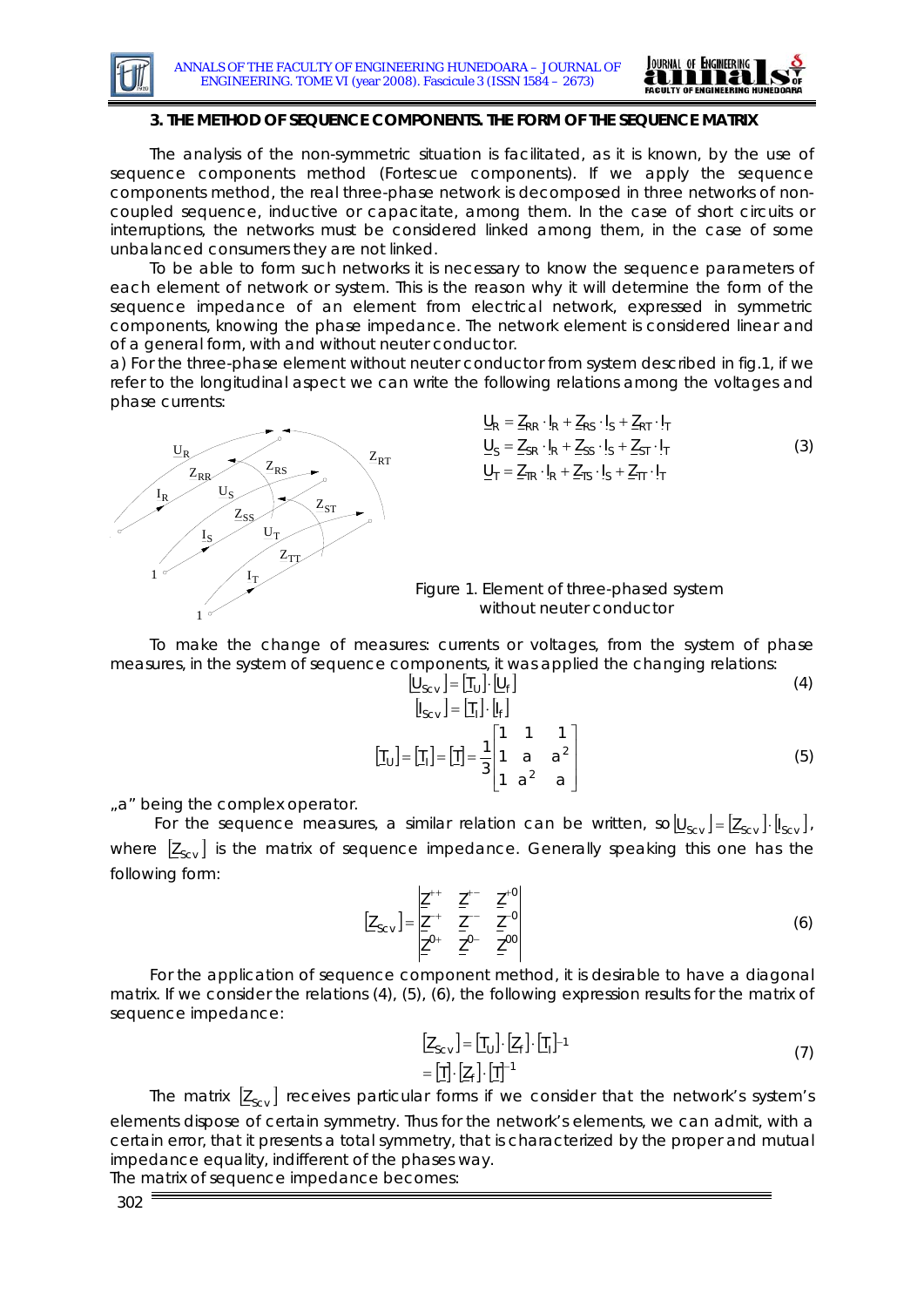

ANNALS OF THE FACULTY OF ENGINEERING HUNEDOARA – JOURNAL OF ENGINEERING. TOME VI (year 2008). Fascicule 3 (ISSN 1584 – 2673)



$$
[\underline{Z}_{SCV}] = \frac{1}{3^2} \begin{bmatrix} 1 & a^2 & a \\ 1 & a & a^2 \\ 1 & 1 & 1 \end{bmatrix} \cdot \begin{bmatrix} \underline{Z} & \underline{Z}^* \\ \underline{Z}^* & Z & \underline{Z}^* \\ \underline{Z}^* & \underline{Z}^* & \underline{Z} \end{bmatrix} \cdot \begin{bmatrix} 1 & a & a^2 \\ 1 & a^2 & a \\ 1 & 1 & 1 \end{bmatrix} = \begin{bmatrix} \underline{Z}^{++} & 0 & 0 \\ 0 & \underline{Z}^{--} & 0 \\ 0 & 0 & \underline{Z}^{00} \end{bmatrix}
$$
(8)

If we dispose of a cyclic symmetry, characterized by the proper impedance's equality  $Z_{RR} = Z_{SS} = Z_{TT} = Z$ , equality of mutual impedance considered in direct direction  $Z_{RS} = Z_{ST} = Z_{TR} = Z'$  and equality of the mutual impedance in opposite direction  $Z_{SR} = Z_{TS} = Z_{RT} = Z''$  the matrix of phase impedance has the form:

$$
\left[\underline{Z}_{f}\right] = \begin{bmatrix} \underline{Z} & \underline{Z} & \underline{Z}^{\top} \\ \underline{Z} & \underline{Z} & \underline{Z} \\ \underline{Z} & \underline{Z} & \underline{Z} \end{bmatrix}
$$
\n(9)

and the sequence impedance is:

$$
\left[\underline{Z}_{SCV}\right] = \begin{bmatrix} \underline{Z} + a^2 \underline{Z}' + a \underline{Z}'' & 0 & 0\\ 0 & \underline{Z} + a \underline{Z}' + a^2 \underline{Z}'' & 0\\ 0 & 0 & \underline{Z} + \underline{Z}' + \underline{Z}'' \end{bmatrix}
$$
(10)

b) For the three-phase element with neuter conductor, fig.2, the following relations can be written between the falling of voltages and currents:



If the voltages applied to the three phases, as compared to the neuter conductor, are UR, Us, U<sub>T</sub>, ; by decreasing the last line of the system (11) from the three firsts and considering that  $I_N = -I_R + I_S + I_I$ ) we get the system  $I_U = [Z_f] \cdot [I_f]$ , where  $[Z_f]$  is obtained from the relation (12), by giving up the last line and last column, so:

$$
\begin{bmatrix} Z_{FR} - Z_{Rn} - (Z_{Rn} - Z_{nn}) & Z_{RS} - Z_{Rn} - (Z_{Sn} - Z_{nn}) & Z_{RT} - Z_{Rn} - (Z_{In} - Z_{nn}) \\ Z_{RS} - Z_{Sn} - (Z_{Rn} - Z_{nn}) & Z_{SS} - Z_{Sn} - (Z_{Sn} - Z_{nn}) & Z_{ST} - Z_{Rn} - (Z_{In} - Z_{nn}) \\ Z_{RT} - Z_{In} - (Z_{Rn} - Z_{nn}) & Z_{ST} - Z_{In} - (Z_{Sn} - Z_{nn}) & Z_{IT} - Z_{Rn} - (Z_{In} - Z_{nn}) \end{bmatrix}
$$
(13)

If we apply to the matrix (13) a transform of the type (7) we get the sequence impedance matrix whose elements have the following significance:

$$
\underline{Z}^{+0} = \underline{Z}_{p}^{0} - \underline{Z}_{m}^{0} \qquad \underline{Z}^{-0} = \underline{Z}_{p}^{+} - \underline{Z}_{m}^{0}
$$
  
\n
$$
\underline{Z}^{++} = \underline{Z}_{p}^{+} + 2\underline{Z}_{m}^{+} \qquad \underline{Z}^{-+} = \underline{Z}_{p}^{+} - \underline{Z}_{m}^{+} - 3\underline{Z}_{mn}^{+}
$$
  
\n
$$
\underline{Z}^{+-} = \underline{Z}_{p}^{-} - \underline{Z}_{m}^{-} - 3\underline{Z}_{mm}^{-} \qquad \underline{Z}^{0+} = \underline{Z}_{p}^{+} - \underline{Z}_{m}^{+} - 3\underline{Z}_{mn}^{+}
$$
  
\n
$$
\underline{Z}^{--} = \underline{Z}_{p}^{-} + 2\underline{Z}_{m}^{-} \qquad \underline{Z}^{0-} = \underline{Z}_{p}^{-} - \underline{Z}_{m}^{-} - 3\underline{Z}_{mn}^{-}
$$
  
\n
$$
\underline{Z}^{00} = \underline{Z}_{p}^{0} + 2(\underline{Z}_{m}^{0} - 3\underline{Z}_{mn}^{0}) + 3\underline{Z}_{nn}
$$
  
\n(14)

where  $Z_p^0$ ,  $Z_p^+$ ,  $Z_p^-$  are the "symmetric components" of the proper impedance; and  $Z_m^+$ ,  $Z_m^-$ ,  $Z<sub>m</sub>0$  are the "symmetric components" of the mutual impedance between phases, so:

$$
\begin{bmatrix} \frac{Z_{m}^{+}}{Z_{m}^{-}} \\ \frac{Z_{m}^{-}}{Z_{m}^{-}} \end{bmatrix} = \begin{bmatrix} \frac{1}{2} \left[ \frac{Z_{RR} - Z_{Rn} - (Z_{Rn} - Z_{nn})}{Z_{SR} - (Z_{Sn} - Z_{nn})} \right] \\ \frac{Z_{m}^{-}}{Z_{m}^{-}} \frac{Z_{1n} - (Z_{1n} - Z_{nn})}{Z_{1n}^{-}} \end{bmatrix}
$$
(15)

303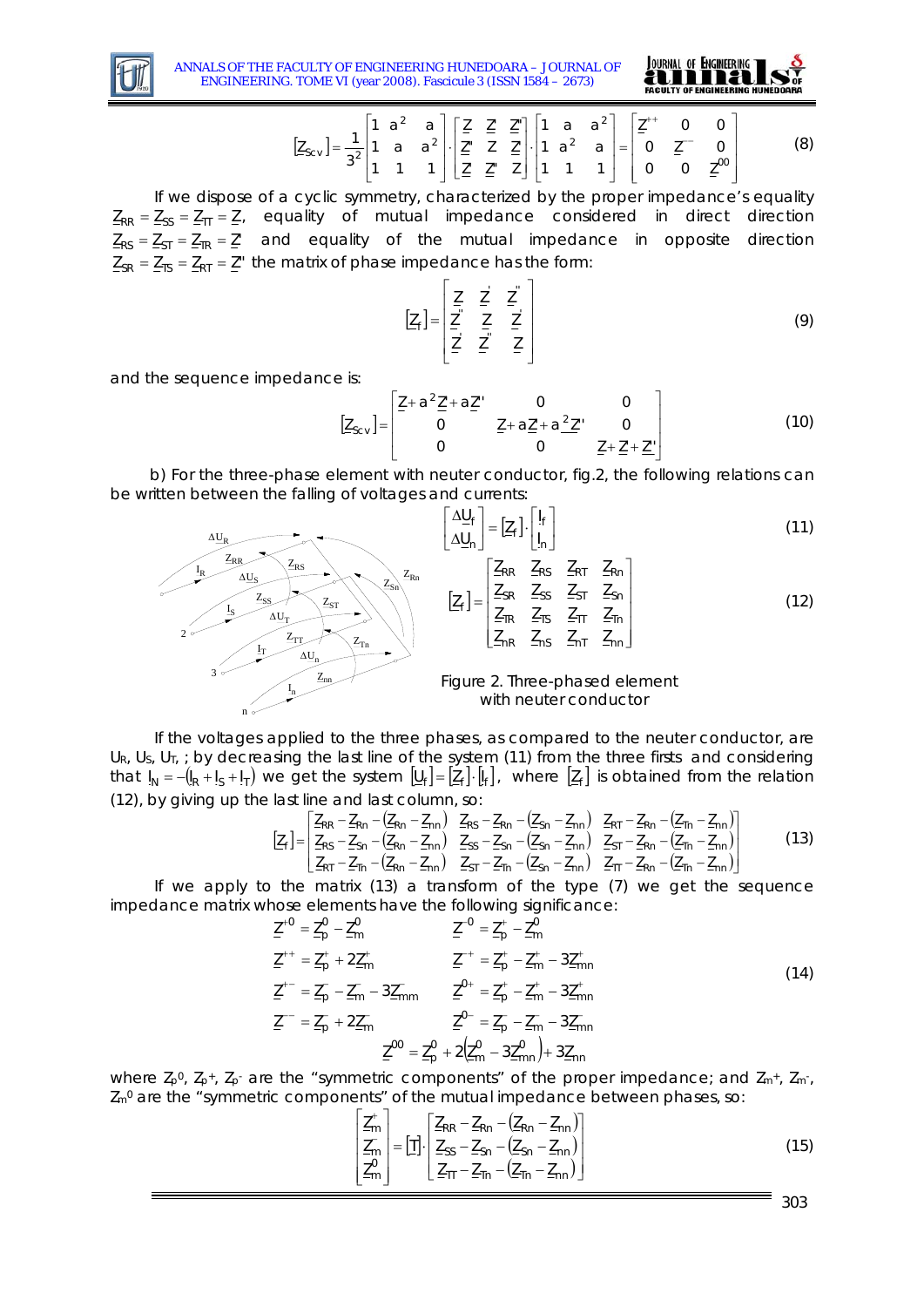



and  $Z_{mn^+}$ ,  $Z_{mn^+}$ ,  $Z_{mn^0}$  are the symmetric components of the mutual impedance between phases and neuter, so:

$$
\begin{bmatrix} \underline{Z}_{mn}^{+} \\ \underline{Z}_{mn}^{-} \\ \underline{Z}_{mn}^{0} \end{bmatrix} = [\underline{I}]. \begin{bmatrix} \underline{Z}_{Rn} \\ \underline{Z}_{Sn} \\ \underline{Z}_{Tn} \end{bmatrix}
$$
 (16)

If the element from figure 2 presents cyclic symmetry, by applying the transform (7) for the sequence impedance matrix the following expression is obtained:

$$
[\underline{Z}_{Scv}] = \begin{bmatrix} \underline{Z} + a^2 \underline{Z}' + a \underline{Z}' & 0 & 0 \\ 0 & \underline{Z} + a \underline{Z}' + a^2 \underline{Z}' & 0 \\ 0 & 0 & \underline{Z} + \underline{Z}' + \underline{Z}' - 3(\underline{Z}'_n - \underline{Z}_n) \end{bmatrix}
$$
(17)

c) The three-phase element (open-air electrical line) with protective conductor linked to the ground.

For the three-phase element with protective conductor linked to the ground at the two ends and presented in fig. 3.9 the following relations can be written:

$$
\begin{bmatrix} \Delta \underline{U}_{f} \\ \Delta \underline{U}_{C} \end{bmatrix} = [\underline{Z}_{f}] \cdot \begin{bmatrix} I_{f} \\ I_{C} \end{bmatrix}
$$
 (18)



Figure 3. Element of three-phase system

 with protective conductor linked to the ground The phase impedance matrix  $|Z_f|$  has the form:

$$
\begin{bmatrix} Z_{\rm f} \end{bmatrix} = \begin{bmatrix} Z_{\rm RR} & Z_{\rm RS} & Z_{\rm RT} & Z_{\rm RC} \\ Z_{\rm SR} & Z_{\rm SS} & Z_{\rm ST} & Z_{\rm SC} \\ Z_{\rm TR} & Z_{\rm TS} & Z_{\rm IT} & Z_{\rm TC} \\ Z_{\rm CR} & Z_{\rm CS} & Z_{\rm CT} & Z_{\rm CC} \end{bmatrix}
$$
(19)

where  $Z_{\rm cc}$  is the phase proper impedance of the protective conductor;  $Z_{\rm ci}(1=1,2,3)$ - the mutual impedance between the phase conductors and the protective conductor. If we admit a cyclic symmetry for the phase conductors and a total one as compared to the protective conductor, the phase impedance matrix receives the form:

$$
\begin{bmatrix} \underline{Z}_{\text{f}} \end{bmatrix} = \begin{bmatrix} \underline{Z} & \underline{Z}' & \underline{Z}' & \underline{Z}' & \underline{Z}'_{\text{c}} \\ \underline{Z}'' & \underline{Z} & \underline{Z}' & \underline{Z}'_{\text{c}} \\ \underline{Z}' & \underline{Z}'' & \underline{Z} & \underline{Z}'_{\text{c}} \\ \underline{Z}'_{\text{c}} & \underline{Z}'_{\text{c}} & \underline{Z}'_{\text{c}} & \underline{Z}_{\text{c}} \end{bmatrix}
$$
 (20)

If we consider that the voltage of the protective conductor is zero, we find out from the last line of the system, the current's expression through the protective conductor, thus:

$$
I_{\rm c} = -\frac{Z'_{\rm c}}{Z_{\rm c}} \cdot (I_{\rm R} + I_{\rm s} + I_{\rm T})
$$
 (21)

By giving up the last line and column from the matrix's expression  $\left[\underline{Z}_{f}\right]$  this one becomes:

$$
\begin{bmatrix} \underline{Z}_f \end{bmatrix} = \begin{bmatrix} \underline{Z} & \underline{Z}' & \underline{Z}'' \\ \underline{Z}'' & \underline{Z} & \underline{Z}' \\ \underline{Z}' & \underline{Z}'' & \underline{Z} \end{bmatrix} - \frac{(\underline{Z}'_C)^2}{\underline{Z}_C} \begin{bmatrix} 1 & 1 & 1 \\ 1 & 1 & 1 \\ 1 & 1 & 1 \end{bmatrix}
$$
 (22)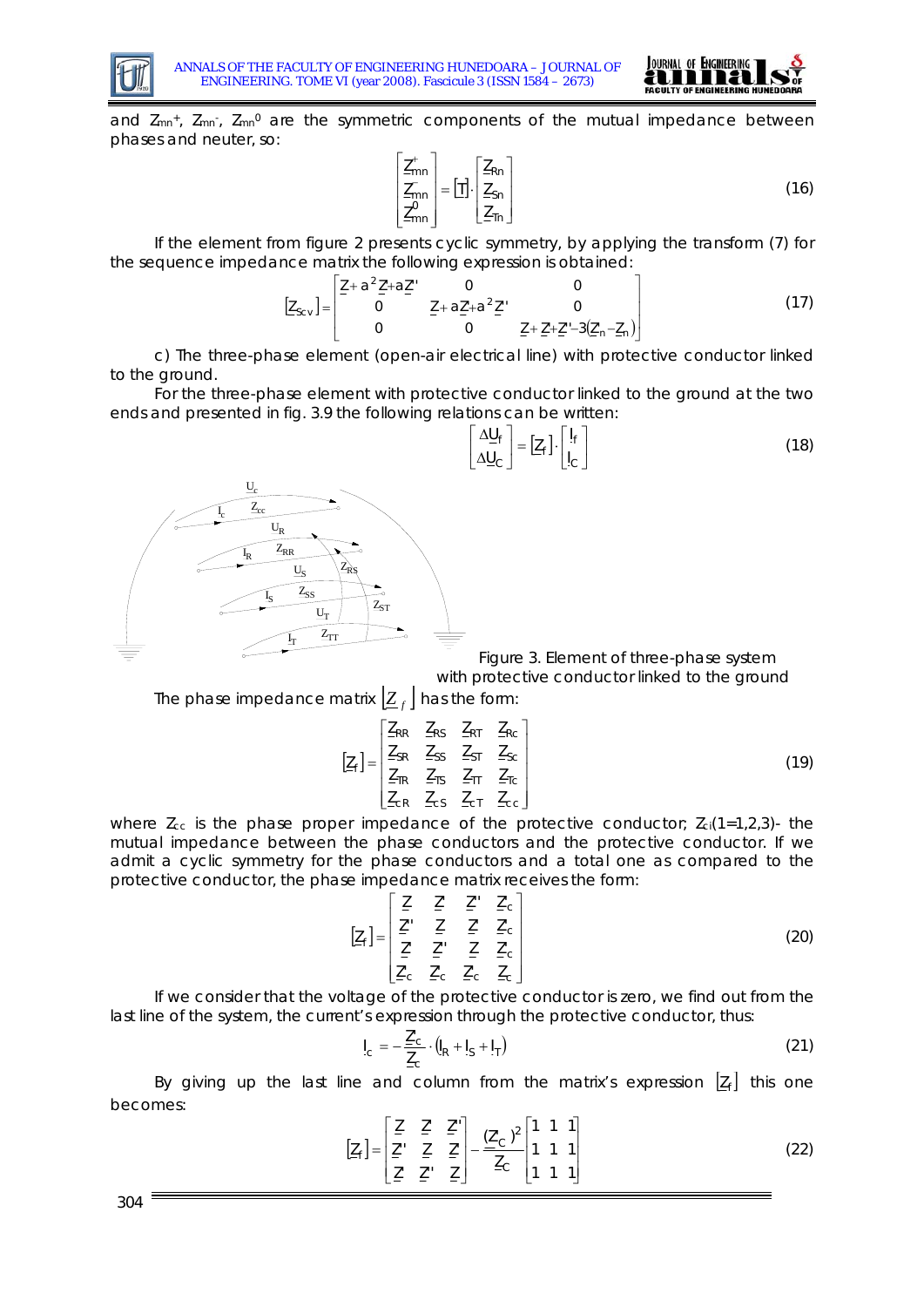



and in sequence components:

$$
\left[\underline{Z}_{Scv}\right] = \begin{bmatrix} \underline{Z} + a^2 \underline{Z}' + a \underline{Z}'' & 0 & 0 \\ 0 & \underline{Z} + a \underline{Z}' + a^2 \underline{Z}'' & 0 \\ 0 & 0 & \underline{Z} + \underline{Z}' + \underline{Z}'' - 3 \underline{Z}'^2 / \underline{Z}_C \end{bmatrix}
$$
(23)

It is ascertained that the presence of the supplementary conductor linked to the ground changes only the form of the zero sequence impedance.

#### **4. ABOUT THE CIRCULATION OF POWERS IN THREE-PHASE NETWORKS WITH UNBALANCED CONSUMERS**

The non-symmetric situation caused by some unbalanced consumers determines the increase of power losses. The increase of losses in non-symmetric situation can be based on supplementary power circulation of negative and zero sequence in the supplying network.

Thus if we consider an electric subsystem formed of an ideal generator (G) that debits through a symmetric and linear network (R) over two consumers, one balanced (E) and other unbalanced (D), figure 4.



Figure 4. Electric system schematic representation. The sequence powers circulation in system

The power debited by generator and received by network and absorbed by the two consumers expressed in symmetric components can be written as follows:

$$
\frac{S_k}{k} = \frac{S_k^+}{S_k} + \frac{S_k^-}{S_k}
$$
\n
$$
k = G, R, E, D \tag{24}
$$

The preservation theories of the complex apparent powers lead to the following preservation relations:

$$
\underline{S}_{G} = \underline{S}_{R} + \underline{S}_{E} + \underline{S}_{D}
$$
  

$$
\underline{S}_{G\alpha} = \underline{S}_{R\alpha} + \underline{S}_{E\alpha} + \underline{S}_{D\alpha}
$$
 (25)

The previous relations show that the element which introduces the non-symmetry is the unbalanced consumer. Consequently the electric generator debits powers to two consumers only on positive sequence, and the unbalanced consumer is the one that receives on positive sequence a higher power than it is necessary. A part from it is converted in powers of negative and zeros sequence that it is injected again in network, and at the balanced consumer, supplementing this way the power losses.

#### **5. EXPERIMENTAL MEASUREMENTS**

It is presented one of the most representative experimental measurements realized with ACE 2000 in a transformation post RAOTL, from Oradea, departure for electrical alimentation of tram repressor station. The results are presented in table 1.

|          | <u>able it the analyze of power components for in INAO it</u> |          |          |          |  |
|----------|---------------------------------------------------------------|----------|----------|----------|--|
| Harmonic |                                                               |          |          | Do       |  |
|          | 53980.9                                                       | 54234.9  | $-17.9$  | $-271.8$ |  |
|          | $-203.6$                                                      | $-1.4$   | $-6.2$   | 208.3    |  |
|          | $-320.1$                                                      | $-4.0$   | $-315.7$ | 8.4      |  |
|          | $-241.9$                                                      | $-248.6$ |          |          |  |

Table 1. The analyze of power components for PT RAOTL